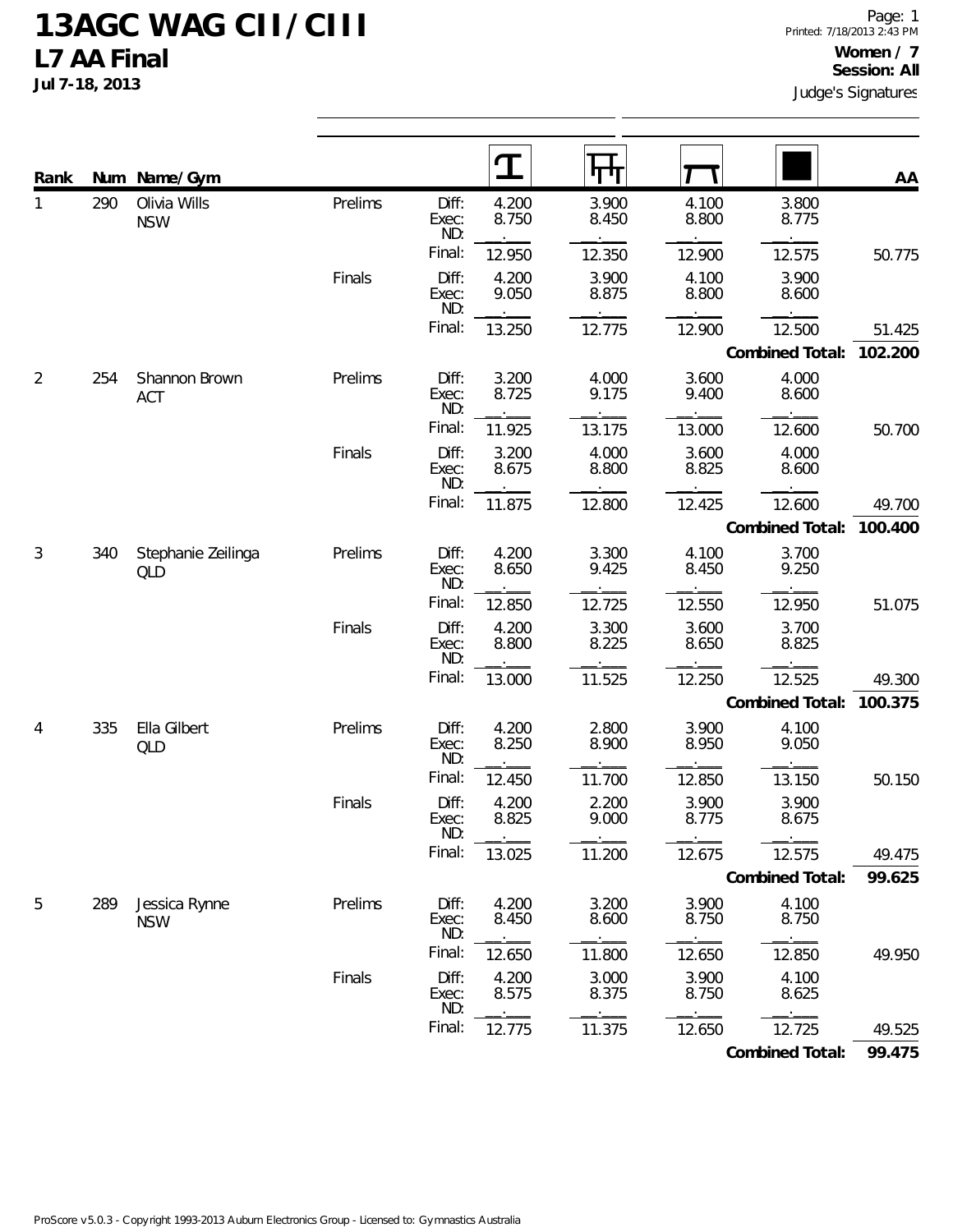**Jul 7-18, 2013**

| Rank |     | Num Name/Gym                      |         |                       |                |                |                |                 | AA     |
|------|-----|-----------------------------------|---------|-----------------------|----------------|----------------|----------------|-----------------|--------|
| 6    | 287 | Aphra O'brien-slade<br><b>NSW</b> | Prelims | Diff:<br>Exec:<br>ND: | 4.200<br>8.575 | 3.200<br>8.700 | 3.600<br>8.550 | 3.900<br>8.475  |        |
|      |     |                                   |         | Final:                | 12.775         | 11.900         | 12.150         | 12.375          | 49.200 |
|      |     |                                   | Finals  | Diff:<br>Exec:<br>ND: | 4.200<br>9.275 | 3.000<br>8.500 | 3.600<br>8.725 | 3.900<br>8.625  |        |
|      |     |                                   |         | Final:                | 13.475         | 11.500         | 12.325         | 12.525          | 49.825 |
|      |     |                                   |         |                       |                |                |                | Combined Total: | 99.025 |
| 7    | 424 | Lauren Pengelly<br><b>VIC</b>     | Prelims | Diff:<br>Exec:<br>ND: | 4.000<br>9.200 | 3.200<br>8.925 | 4.000<br>6.500 | 3.800<br>9.025  |        |
|      |     |                                   |         | Final:                | 13.200         | 12.125         | 10.500         | 12.825          | 48.650 |
|      |     |                                   | Finals  | Diff:<br>Exec:<br>ND: | 4.000<br>9.150 | 3.200<br>8.675 | 4.600<br>8.050 | 3.800<br>8.550  |        |
|      |     |                                   |         | Final:                | 13.150         | 11.875         | 12.650         | 12.350          | 50.025 |
|      |     |                                   |         |                       |                |                |                | Combined Total: | 98.675 |
| 8    | 382 | Camille O'Conor<br><b>TAS</b>     | Prelims | Diff:<br>Exec:<br>ND: | 4.200<br>9.250 | 3.600<br>8.650 | 3.400<br>8.325 | 3.800<br>8.225  |        |
|      |     |                                   |         | Final:                | 13.450         | 12.250         | 11.725         | 12.025          | 49.450 |
|      |     |                                   | Finals  | Diff:<br>Exec:<br>ND: | 4.200<br>9.100 | 3.300<br>8.750 | 3.600<br>7.975 | 3.800<br>8.425  |        |
|      |     |                                   |         | Final:                | 13.300         | 12.050         | 11.575         | 12.225          | 49.150 |
|      |     |                                   |         |                       |                |                |                | Combined Total: | 98.600 |
| 9    | 339 | Samantha Watkin<br>QLD            | Prelims | Diff:<br>Exec:<br>ND: | 4.200<br>8.500 | 3.200<br>8.775 | 3.100<br>8.550 | 3.600<br>8.925  |        |
|      |     |                                   |         | Final:                | 12.700         | 11.975         | 11.650         | 12.525          | 48.850 |
|      |     |                                   | Finals  | Diff:<br>Exec:<br>ND: | 4.200<br>8.550 | 3.200<br>9.050 | 3.600<br>8.825 | 3.500<br>8.825  |        |
|      |     |                                   |         | Final:                | 12.750         | 12.250         | 12.425         | 12.325          | 49.750 |
|      |     |                                   |         |                       |                |                |                | Combined Total: | 98.600 |
| 10   | 286 | CHLOE JACKSON-BROWN<br><b>NSW</b> | Prelims | Diff:<br>Exec:<br>ND: | 4.200<br>8.475 | 3.200<br>8.675 | 3.000<br>8.750 | 3.900<br>8.575  |        |
|      |     |                                   |         | Final:                | 12.675         | 11.875         | 11.750         | 12.475          | 48.775 |
|      |     |                                   | Finals  | Diff:<br>Exec:<br>ND: | 4.200<br>8.950 | 3.200<br>8.850 | 3.400<br>8.150 | 3.900<br>8.575  |        |
|      |     |                                   |         | Final:                | 13.150         | 12.050         | 11.550         | 12.475          | 49.225 |
|      |     |                                   |         |                       |                |                |                | Combined Total: | 98.000 |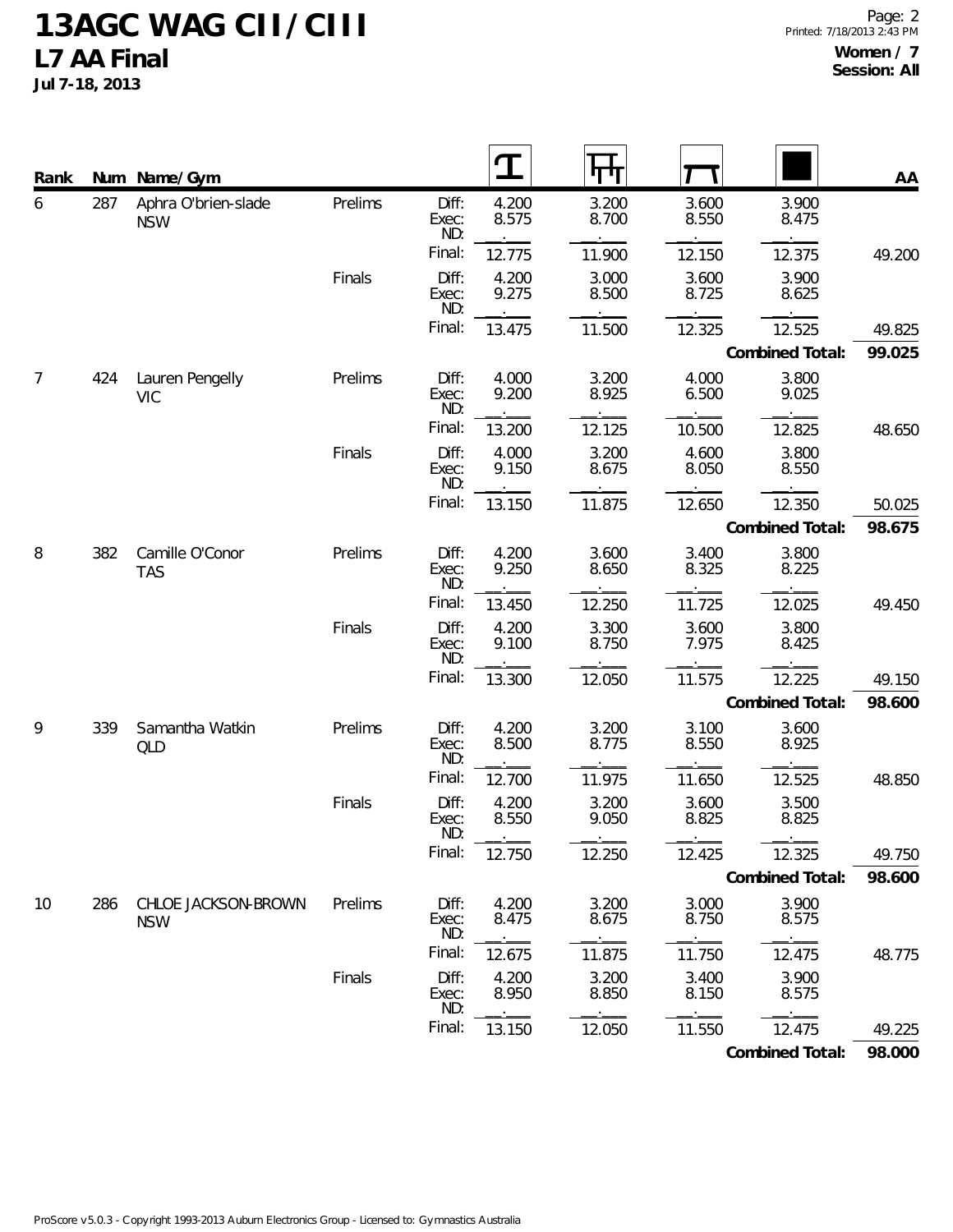**Jul 7-18, 2013**

| Rank | Num | Name/Gym                       |         |                       |                | पण             |                |                 | AA     |
|------|-----|--------------------------------|---------|-----------------------|----------------|----------------|----------------|-----------------|--------|
| 11   | 338 | Anna Kuroda<br><b>QLD</b>      | Prelims | Diff:<br>Exec:<br>ND: | 4.200<br>8.600 | 3.100<br>9.200 | 3.300<br>8.650 | 3.600<br>8.650  |        |
|      |     |                                |         | Final:                | 12.800         | 12.300         | 11.950         | 12.250          | 49.300 |
|      |     |                                | Finals  | Diff:<br>Exec:<br>ND: | 4.200<br>9.025 | 3.100<br>9.100 | 3.300<br>7.750 | 3.600<br>8.325  |        |
|      |     |                                |         | Final:                | 13.225         | 12.200         | 11.050         | 11.925          | 48.400 |
|      |     |                                |         |                       |                |                |                | Combined Total: | 97.700 |
| 12   | 368 | Kendall Krooglik<br><b>SA</b>  | Prelims | Diff:<br>Exec:<br>ND: | 4.000<br>8.025 | 3.200<br>8.900 | 3.600<br>8.325 | 4.300<br>8.375  |        |
|      |     |                                |         | Final:                | 12.025         | 12.100         | 11.925         | 12.675          | 48.725 |
|      |     |                                | Finals  | Diff:<br>Exec:<br>ND: | 4.000<br>8.825 | 3.100<br>8.550 | 3.100<br>8.325 | 4.300<br>8.450  |        |
|      |     |                                |         | Final:                | 12.825         | 11.650         | 11.425         | 12.750          | 48.650 |
|      |     |                                |         |                       |                |                |                | Combined Total: | 97.375 |
| 13   | 465 | Cerys Bell-Bedlow<br><b>WA</b> | Prelims | Diff:<br>Exec:<br>ND: | 4.200<br>8.375 | 3.300<br>8.525 | 3.700<br>8.300 | 4.000<br>8.350  |        |
|      |     |                                |         | Final:                | 12.575         | 11.825         | 12.000         | 12.350          | 48.750 |
|      |     |                                | Finals  | Diff:<br>Exec:<br>ND: | 4.200<br>8.475 | 3.600<br>8.525 | 3.700<br>7.975 | 3.900<br>8.100  |        |
|      |     |                                |         | Final:                | 12.675         | 12.125         | 11.675         | 12.000          | 48.475 |
|      |     |                                |         |                       |                |                |                | Combined Total: | 97.225 |
| 14   | 426 | Molly Waayers<br><b>VIC</b>    | Prelims | Diff:<br>Exec:<br>ND: | 4.000<br>8.375 | 3.300<br>8.775 | 3.000<br>8.550 | 3.800<br>8.700  |        |
|      |     |                                |         | Final:                | 12.375         | 12.075         | 11.550         | 12.500          | 48.500 |
|      |     |                                | Finals  | Diff:<br>Exec:<br>ND: | 4.000<br>8.625 | 3.300<br>8.175 | 3.500<br>8.700 | 3.800<br>8.550  |        |
|      |     |                                |         | Final:                | 12.625         | 11.475         | 12.200         | 12.350          | 48.650 |
|      |     |                                |         |                       |                |                |                | Combined Total: | 97.150 |
| 15T  | 285 | Lacey Davis<br><b>NSW</b>      | Prelims | Diff:<br>Exec:<br>ND: | 3.200<br>9.525 | 3.300<br>8.225 | 3.500<br>8.700 | 3.800<br>8.875  |        |
|      |     |                                |         | Final:                | 12.725         | 11.525         | 12.200         | 12.675          | 49.125 |
|      |     |                                | Finals  | Diff:<br>Exec:<br>ND: | 3.200<br>9.375 | 3.200<br>8.275 | 3.000<br>8.725 | 3.700<br>8.350  |        |
|      |     |                                |         | Final:                | 12.575         | 11.475         | 11.725         | 12.050          | 47.825 |

**Combined Total: 96.950**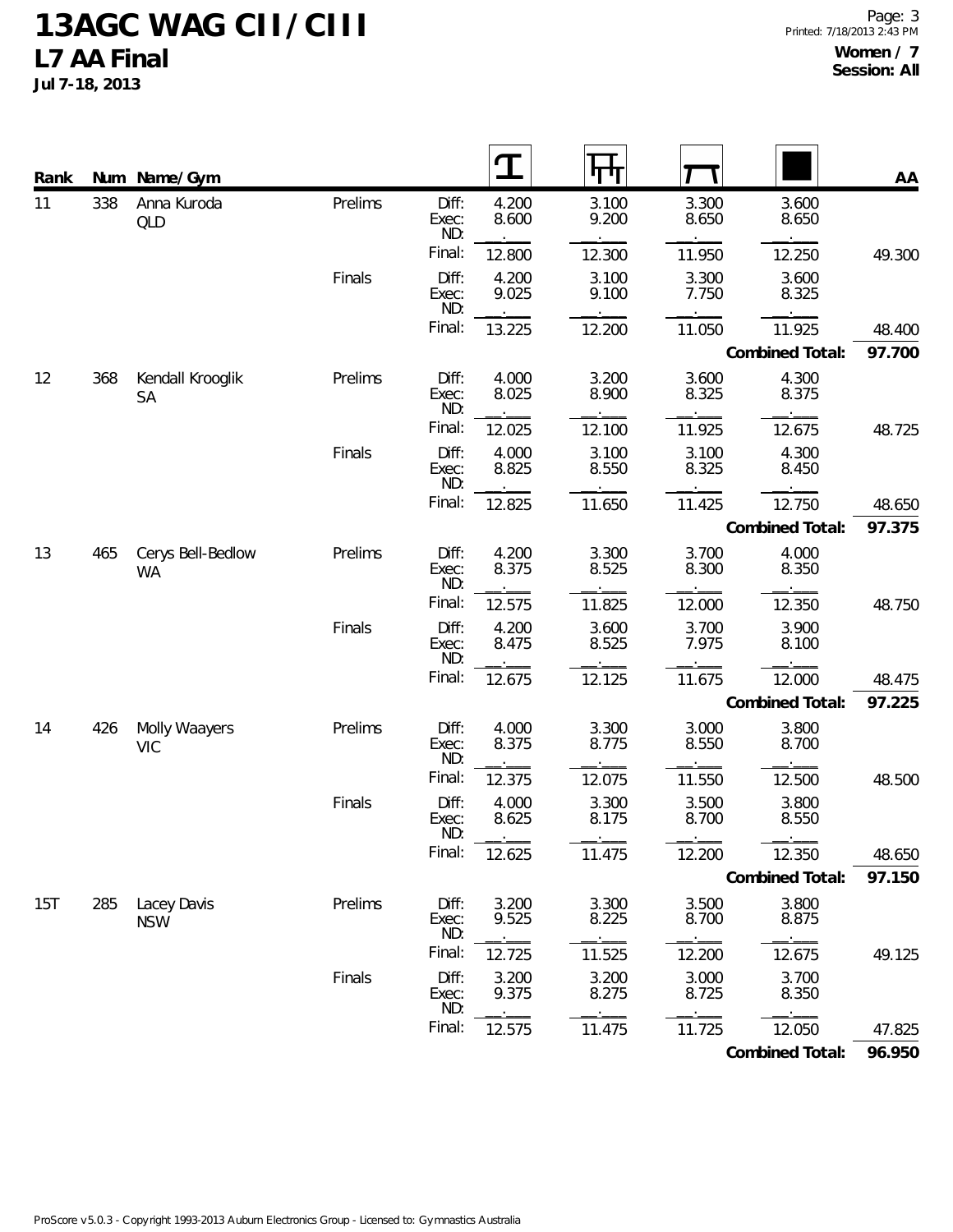**Jul 7-18, 2013**

| Rank |     | Num Name/Gym                  |         |                       |                |                |                |                 | AA     |
|------|-----|-------------------------------|---------|-----------------------|----------------|----------------|----------------|-----------------|--------|
| 15T  | 336 | Racheal Graham<br><b>QLD</b>  | Prelims | Diff:<br>Exec:<br>ND: | 4.200<br>8.625 | 3.200<br>9.225 | 3.300<br>8.775 | 3.200<br>8.850  |        |
|      |     |                               |         | Final:                | 12.825         | 12.425         | 12.075         | 12.050          | 49.375 |
|      |     |                               | Finals  | Diff:<br>Exec:<br>ND: | 4.200<br>8.875 | 3.200<br>7.700 | 3.300<br>8.625 | 3.200<br>8.475  |        |
|      |     |                               |         | Final:                | 13.075         | 10.900         | 11.925         | 11.675          | 47.575 |
|      |     |                               |         |                       |                |                |                | Combined Total: | 96.950 |
| 17   | 422 | Rhiannon Graves<br><b>VIC</b> | Prelims | Diff:<br>Exec:<br>ND: | 4.200<br>8.800 | 3.300<br>8.850 | 3.800<br>7.100 | 4.000<br>8.250  |        |
|      |     |                               |         | Final:                | 13.000         | 12.150         | 10.900         | 12.250          | 48.300 |
|      |     |                               | Finals  | Diff:<br>Exec:<br>ND: | 4.200<br>8.925 | 3.300<br>9.000 | 3.800<br>7.125 | 4.000<br>8.225  |        |
|      |     |                               |         | Final:                | 13.125         | 12.300         | 10.925         | 12.225          | 48.575 |
|      |     |                               |         |                       |                |                |                | Combined Total: | 96.875 |
| 18   | 288 | Siennah Pirona<br><b>NSW</b>  | Prelims | Diff:<br>Exec:<br>ND: | 4.000<br>8.025 | 3.100<br>7.825 | 4.200<br>8.425 | 3.700<br>8.100  |        |
|      |     |                               |         | Final:                | 12.025         | 10.925         | 12.625         | 11.800          | 47.375 |
|      |     |                               | Finals  | Diff:<br>Exec:<br>ND: | 4.000<br>8.300 | 3.100<br>8.950 | 4.200<br>8.525 | 3.600<br>8.675  |        |
|      |     |                               |         | Final:                | 12.300         | 12.050         | 12.725         | 12.275          | 49.350 |
|      |     |                               |         |                       |                |                |                | Combined Total: | 96.725 |
| 19   | 472 | Gemma Tarquinio<br><b>WA</b>  | Prelims | Diff:<br>Exec:<br>ND: | 4.200<br>8.075 | 3.200<br>8.775 | 3.700<br>7.850 | 3.500<br>8.650  |        |
|      |     |                               |         | Final:                | 12.275         | 11.975         | 11.550         | 12.150          | 47.950 |
|      |     |                               | Finals  | Diff:<br>Exec:<br>ND: | 4.200<br>8.450 | 3.300<br>8.650 | 3.700<br>8.000 | 3.500<br>8.750  |        |
|      |     |                               |         | Final:                | 12.650         | 11.950         | 11.700         | 12.250          | 48.550 |
|      |     |                               |         |                       |                |                |                | Combined Total: | 96.500 |
| 20   | 379 | Grace Gaby<br><b>TAS</b>      | Prelims | Diff:<br>Exec:<br>ND: | 4.200<br>8.925 | 2.400<br>7.675 | 3.600<br>8.825 | 3.600<br>8.575  |        |
|      |     |                               |         | Final:                | 13.125         | 10.075         | 12.425         | 12.175          | 47.800 |
|      |     |                               | Finals  | Diff:<br>Exec:<br>ND: | 4.200<br>8.950 | 2.600<br>8.750 | 3.600<br>7.775 | 3.700<br>8.650  |        |
|      |     |                               |         | Final:                | 13.150         | 11.350         | 11.375         | 12.350          | 48.225 |

**Combined Total: 96.025**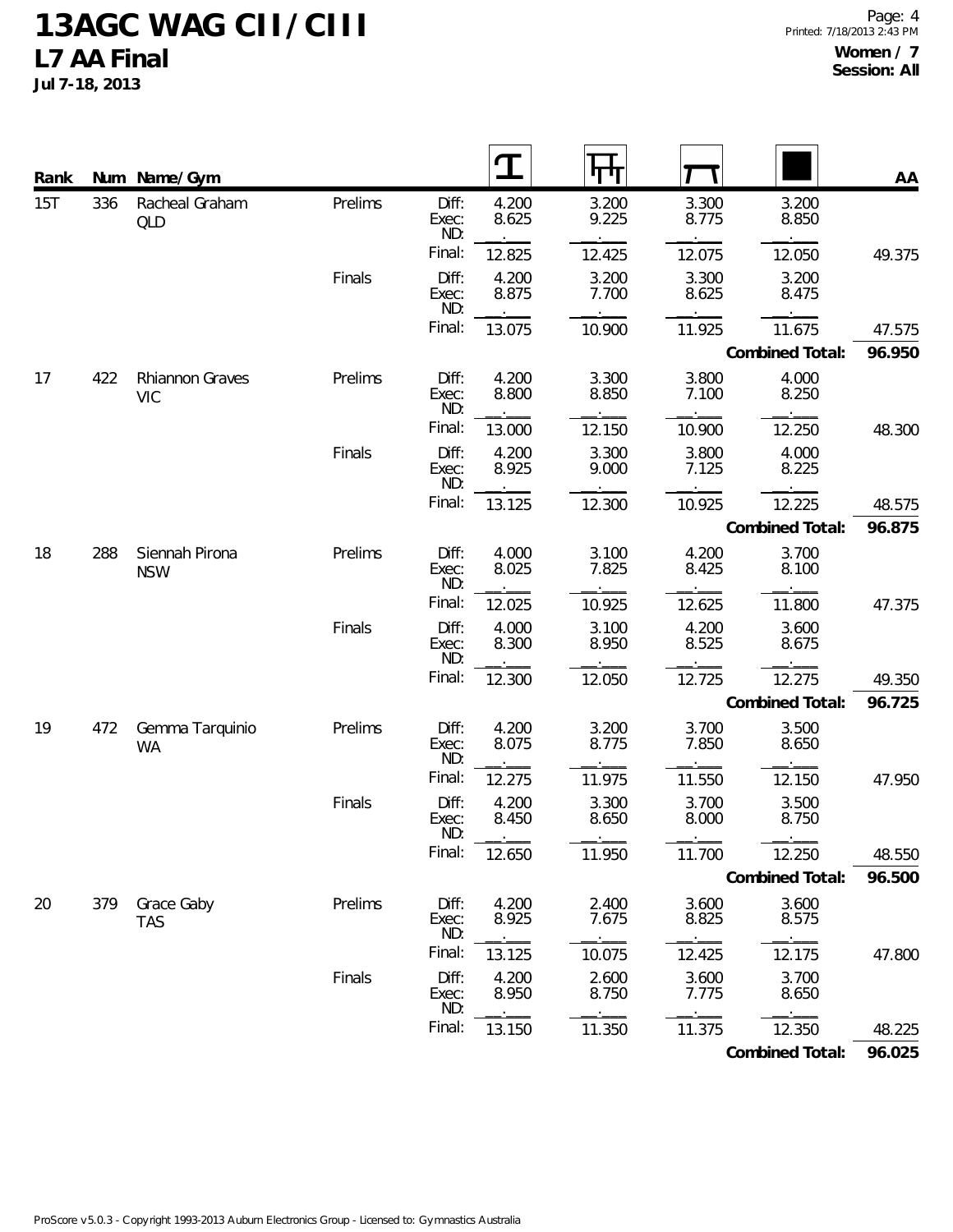**Jul 7-18, 2013**

| Rank | Num | Name/Gym                    |         |                       | T              |                |                |                            | AA     |
|------|-----|-----------------------------|---------|-----------------------|----------------|----------------|----------------|----------------------------|--------|
| 21   | 366 | Tanika Alford<br><b>SA</b>  | Prelims | Diff:<br>Exec:<br>ND: | 4.200<br>8.000 | 3.600<br>8.425 | 4.000<br>8.125 | 3.700<br>8.125             |        |
|      |     |                             |         | Final:                | 12.200         | 12.025         | 12.125         | 11.825                     | 48.175 |
|      |     |                             | Finals  | Diff:<br>Exec:<br>ND: | 4.200<br>8.325 | 3.500<br>7.450 | 4.000<br>8.025 | 3.700<br>8.575             |        |
|      |     |                             |         | Final:                | 12.525         | 10.950         | 12.025         | 12.275                     | 47.775 |
|      |     |                             |         |                       |                |                |                | Combined Total:            | 95.950 |
| 22   | 369 | Maja Lanzoni<br><b>SA</b>   | Prelims | Diff:<br>Exec:<br>ND: | 4.000<br>8.225 | 3.200<br>8.550 | 3.700<br>8.500 | 3.800<br>8.150             |        |
|      |     |                             |         | Final:                | 12.225         | 11.750         | 12.200         | 11.950                     | 48.125 |
|      |     |                             | Finals  | Diff:<br>Exec:<br>ND: | 4.000<br>8.475 | 3.100<br>8.450 | 3.700<br>8.050 | 3.700<br>8.250             |        |
|      |     |                             |         | Final:                | 12.475         | 11.550         | 11.750         | 11.950                     | 47.725 |
|      |     |                             |         |                       |                |                |                | Combined Total:            | 95.850 |
| 23   | 337 | Ashaya King<br>QLD          | Prelims | Diff:<br>Exec:<br>ND: | 3.200<br>8.525 | 3.100<br>8.950 | 3.500<br>8.350 | 3.500<br>8.850             |        |
|      |     |                             |         | Final:                | 11.725         | 12.050         | 11.850         | 12.350                     | 47.975 |
|      |     |                             | Finals  | Diff:<br>Exec:<br>ND: | 3.200<br>8.925 | 3.000<br>8.550 | 3.500<br>8.625 | 3.300<br>8.350             |        |
|      |     |                             |         | Final:                | 12.125         | 11.550         | 12.125         | 11.650                     | 47.450 |
|      |     |                             |         |                       |                |                |                | Combined Total:            | 95.425 |
| 24   | 371 | Erin Teakle<br><b>SA</b>    | Prelims | Diff:<br>Exec:<br>ND: | 4.000<br>8.325 | 3.100<br>7.500 | 2.700<br>8.750 | 3.900<br>7.950             |        |
|      |     |                             |         | Final:                | 12.325         | 10.600         | 11.450         | 11.850                     | 46.225 |
|      |     |                             | Finals  | Diff:<br>Exec:<br>ND: | 4.000<br>8.700 | 4.000<br>8.500 | 2.700<br>8.650 | 3.800<br>8.175             |        |
|      |     |                             |         | Final:                | 12.700         | 12.500         | 11.350         | 11.975                     | 48.525 |
|      |     |                             |         |                       |                |                |                | Combined Total:            | 94.750 |
| 25   | 421 | Giulia Archer<br><b>VIC</b> | Prelims | Diff:<br>Exec:<br>ND: | 4.000<br>8.450 | 3.300<br>7.325 | 4.000<br>6.700 | 3.700<br>9.275             |        |
|      |     |                             |         | Final:                | 12.450         | 10.625         | 10.700         | 12.975                     | 46.750 |
|      |     |                             | Finals  | Diff:<br>Exec:<br>ND: | 4.000<br>8.850 | 3.300<br>6.900 | 4.200<br>7.900 | 3.700<br>8.800<br>$-0.300$ |        |
|      |     |                             |         | Final:                | 12.850         | 10.200         | 12.100         | 12.200                     | 47.350 |

**Combined Total: 94.100**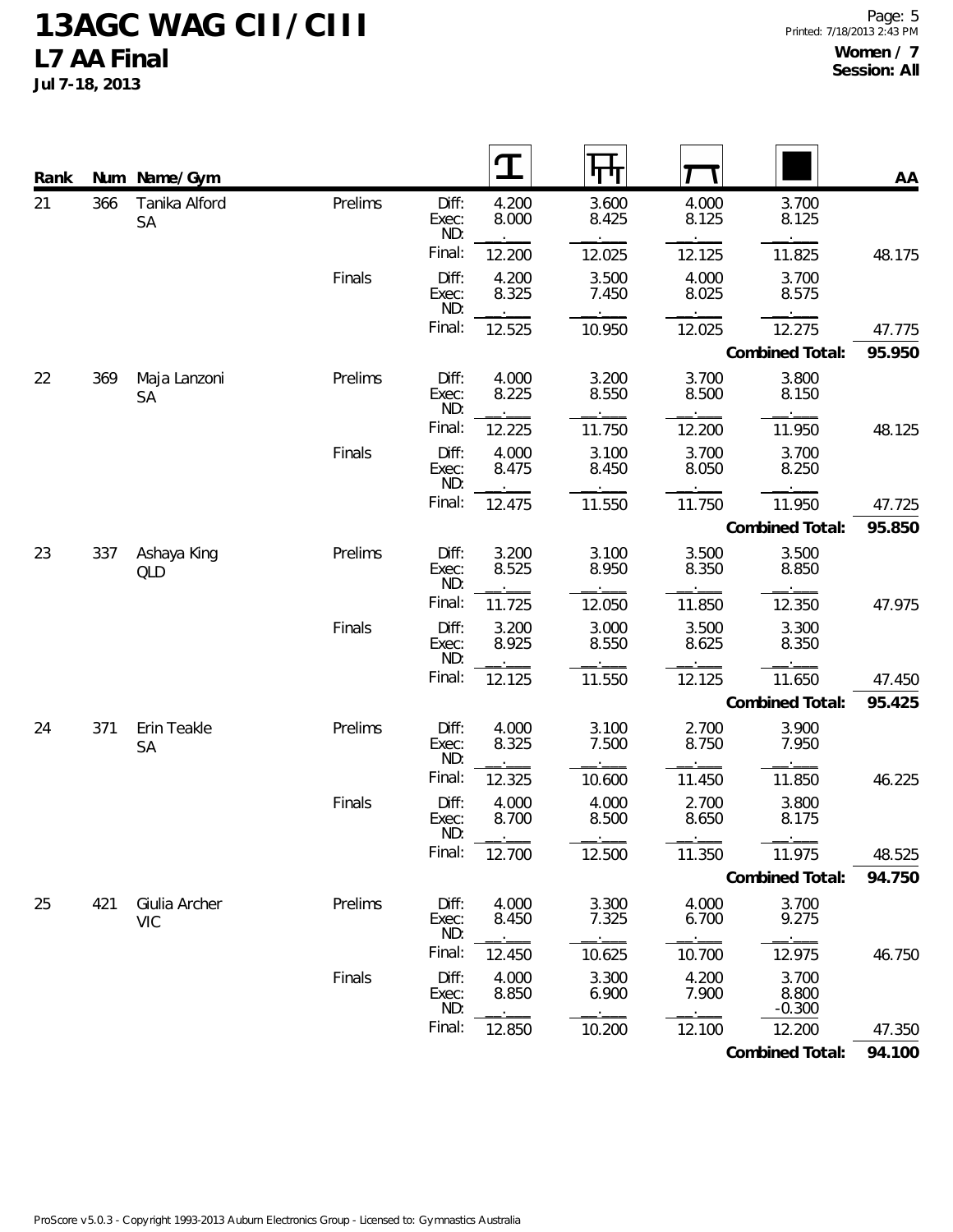**Jul 7-18, 2013**

| Rank |     | Num Name/Gym                         |         |                       | T              |                |                |                 | AA     |
|------|-----|--------------------------------------|---------|-----------------------|----------------|----------------|----------------|-----------------|--------|
| 26   | 425 | Jessica Toh<br><b>VIC</b>            | Prelims | Diff:<br>Exec:<br>ND: | 2.400<br>9.300 | 3.100<br>8.625 | 3.000<br>8.250 | 3.300<br>8.875  |        |
|      |     |                                      |         | Final:                | 11.700         | 11.725         | 11.250         | 12.175          | 46.850 |
|      |     |                                      | Finals  | Diff:<br>Exec:<br>ND: | 2.400<br>9.175 | 3.200<br>8.775 | 3.500<br>7.750 | 3.300<br>8.825  |        |
|      |     |                                      |         | Final:                | 11.575         | 11.975         | 11.250         | 12.125          | 46.925 |
|      |     |                                      |         |                       |                |                |                | Combined Total: | 93.775 |
| 27   | 256 | <b>Maddison Pearce</b><br><b>ACT</b> | Prelims | Diff:<br>Exec:<br>ND: | 3.200<br>8.350 | 3.100<br>7.975 | 3.400<br>8.050 | 3.600<br>8.275  |        |
|      |     |                                      |         | Final:                | 11.550         | 11.075         | 11.450         | 11.875          | 45.950 |
|      |     |                                      | Finals  | Diff:<br>Exec:<br>ND: | 3.200<br>8.800 | 3.000<br>8.150 | 3.600<br>8.675 | 3.700<br>8.150  |        |
|      |     |                                      |         | Final:                | 12.000         | 11.150         | 12.275         | 11.850          | 47.275 |
|      |     |                                      |         |                       |                |                |                | Combined Total: | 93.225 |
| 28   | 467 | Mikayla Kidd<br><b>WA</b>            | Prelims | Diff:<br>Exec:<br>ND: | 4.200<br>8.325 | 3.300<br>6.900 | 4.000<br>7.725 | 3.900<br>8.175  |        |
|      |     |                                      |         | Final:                | 12.525         | 10.200         | 11.725         | 12.075          | 46.525 |
|      |     |                                      | Finals  | Diff:<br>Exec:<br>ND: | 4.200<br>8.150 | 3.300<br>8.425 | 3.800<br>6.825 | 3.900<br>8.025  |        |
|      |     |                                      |         | Final:                | 12.350         | 11.725         | 10.625         | 11.925          | 46.625 |
|      |     |                                      |         |                       |                |                |                | Combined Total: | 93.150 |
| 29   | 423 | Rebecca Mcconnell<br><b>VIC</b>      | Prelims | Diff:<br>Exec:<br>ND: | 3.200<br>8.450 | 2.500<br>8.250 | 3.500<br>7.250 | 4.200<br>8.550  |        |
|      |     |                                      |         | Final:                | 11.650         | 10.750         | 10.750         | 12.750          | 45.900 |
|      |     |                                      | Finals  | Diff:<br>Exec:<br>ND: | 3.200<br>8.500 | 2.500<br>8.425 | 3.500<br>8.500 | 4.200<br>8.325  |        |
|      |     |                                      |         | Final:                | 11.700         | 10.925         | 12.000         | 12.525          | 47.150 |
|      |     |                                      |         |                       |                |                |                | Combined Total: | 93.050 |
| 30   | 466 | Megan Hille<br><b>WA</b>             | Prelims | Diff:<br>Exec:<br>ND: | 4.200<br>7.750 | 3.300<br>8.400 | 4.400<br>6.825 | 3.900<br>7.750  |        |
|      |     |                                      |         | Final:                | 11.950         | 11.700         | 11.225         | 11.650          | 46.525 |
|      |     |                                      | Finals  | Diff:<br>Exec:<br>ND: | 4.000<br>8.225 | 3.100<br>8.300 | 4.200<br>7.300 | 3.200<br>7.775  |        |
|      |     |                                      |         | Final:                | 12.225         | 11.400         | 11.500         | 10.975          | 46.100 |

**Combined Total: 92.625**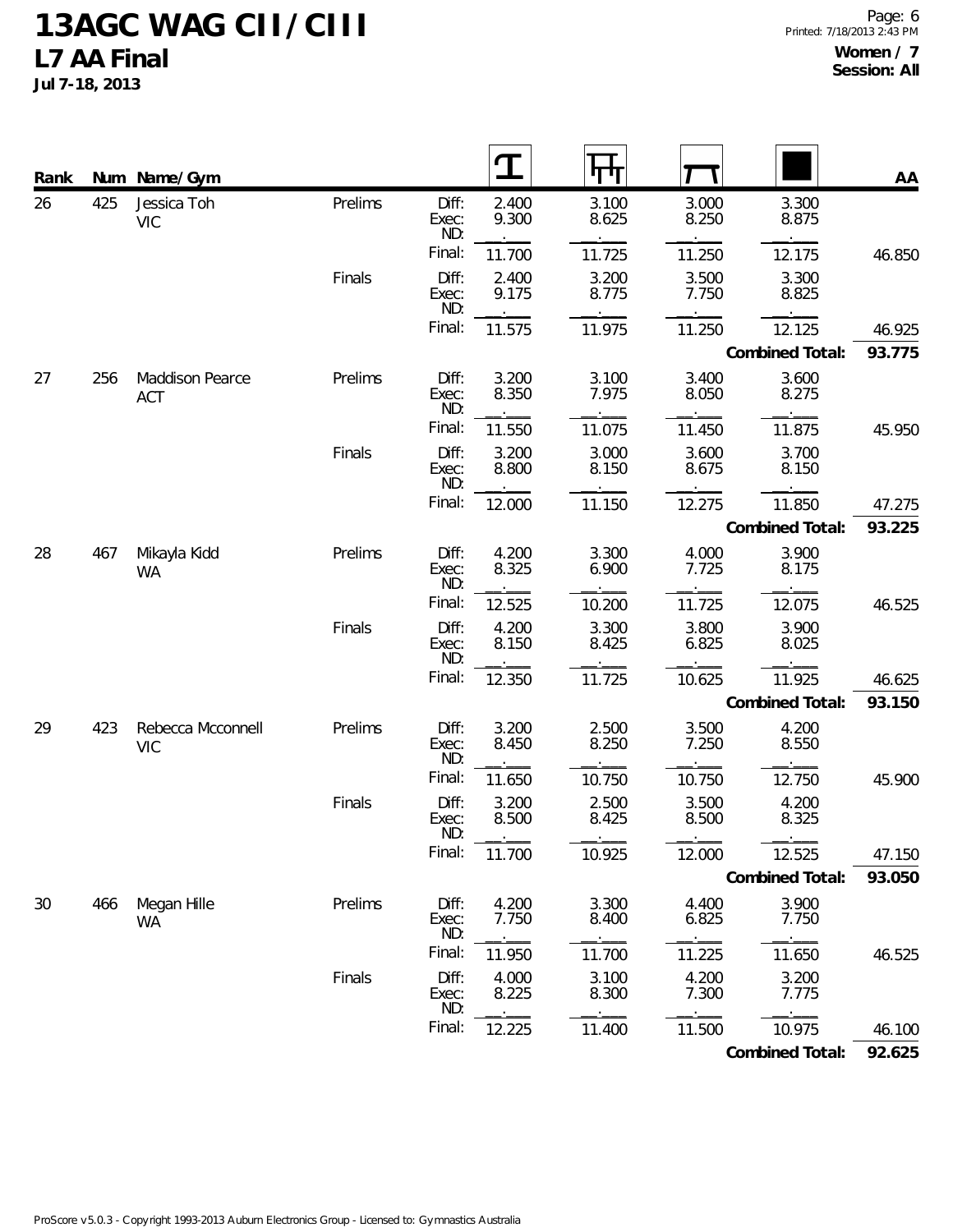**Jul 7-18, 2013**

| Rank |     | Num Name/Gym                    |         |                       | T              | गग             |                |                            | AA     |
|------|-----|---------------------------------|---------|-----------------------|----------------|----------------|----------------|----------------------------|--------|
| 31   | 253 | Amira Barakat<br>ACT            | Prelims | Diff:<br>Exec:<br>ND: | 3.200<br>7.775 | 3.100<br>8.250 | 3.700<br>8.625 | 3.500<br>8.650             |        |
|      |     |                                 |         | Final:                | 10.975         | 11.350         | 12.325         | 12.150                     | 46.800 |
|      |     |                                 | Finals  | Diff:<br>Exec:<br>ND: | 2.400<br>8.525 | 3.000<br>8.300 | 2.900<br>8.475 | 3.500<br>8.325             |        |
|      |     |                                 |         | Final:                | 10.925         | 11.300         | 11.375         | 11.825                     | 45.425 |
|      |     |                                 |         |                       |                |                |                | Combined Total:            | 92.225 |
| 32   | 258 | Abbey Thomson<br>ACT            | Prelims | Diff:<br>Exec:<br>ND: | 3.200<br>8.750 | 2.900<br>8.375 | 3.600<br>8.150 | 3.600<br>8.250             |        |
|      |     |                                 |         | Final:                | 11.950         | 11.275         | 11.750         | 11.850                     | 46.825 |
|      |     |                                 | Finals  | Diff:<br>Exec:<br>ND: | 3.200<br>8.825 | 2.900<br>8.375 | 3.100<br>6.625 | 3.600<br>8.125<br>$-0.300$ |        |
|      |     |                                 |         | Final:                | 12.025         | 11.275         | 9.725          | 11.425                     | 44.450 |
|      |     |                                 |         |                       |                |                |                | Combined Total:            | 91.275 |
| 33   | 378 | Zoe Dowling<br><b>TAS</b>       | Prelims | Diff:<br>Exec:<br>ND: | 4.000<br>8.825 | 2.400<br>7.300 | 3.100<br>8.350 | 3.500<br>8.100             |        |
|      |     |                                 |         | Final:                | 12.825         | 9.700          | 11.450         | 11.600                     | 45.575 |
|      |     |                                 | Finals  | Diff:<br>Exec:<br>ND: | 4.000<br>8.725 |                |                |                            |        |
|      |     |                                 |         | Final:                | 12.725         |                |                |                            | 12.725 |
|      |     |                                 |         |                       |                |                |                | Combined Total:            | 58.300 |
| 34   | 367 | Stephanie Eglinton<br><b>SA</b> | Prelims | Diff:<br>Exec:<br>ND: | 3.000<br>8.125 | 2.900<br>8.125 | 3.500<br>7.950 | 3.800<br>8.325             |        |
|      |     |                                 |         | Final:                | 11.125         | 11.025         | 11.450         | 12.125                     | 45.725 |
|      |     |                                 | Finals  | Diff:<br>Exec:<br>ND: |                |                |                | $ -$                       |        |
|      |     |                                 |         | Final:                |                |                |                |                            | 0.000  |
|      |     |                                 |         |                       |                |                |                | Combined Total:            | 45.725 |
| 35   | 468 | Keira Kikalis<br><b>WA</b>      | Prelims | Diff:<br>Exec:<br>ND: | 4.200<br>7.475 | 2.200<br>8.200 | 3.600<br>8.125 | 3.900<br>7.825             |        |
|      |     |                                 |         | Final:                | 11.675         | 10.400         | 11.725         | 11.725                     | 45.525 |
|      |     |                                 | Finals  | Diff:<br>Exec:<br>ND: |                |                |                |                            |        |
|      |     |                                 |         | Final:                |                |                |                |                            | 0.000  |

**Combined Total: 45.525**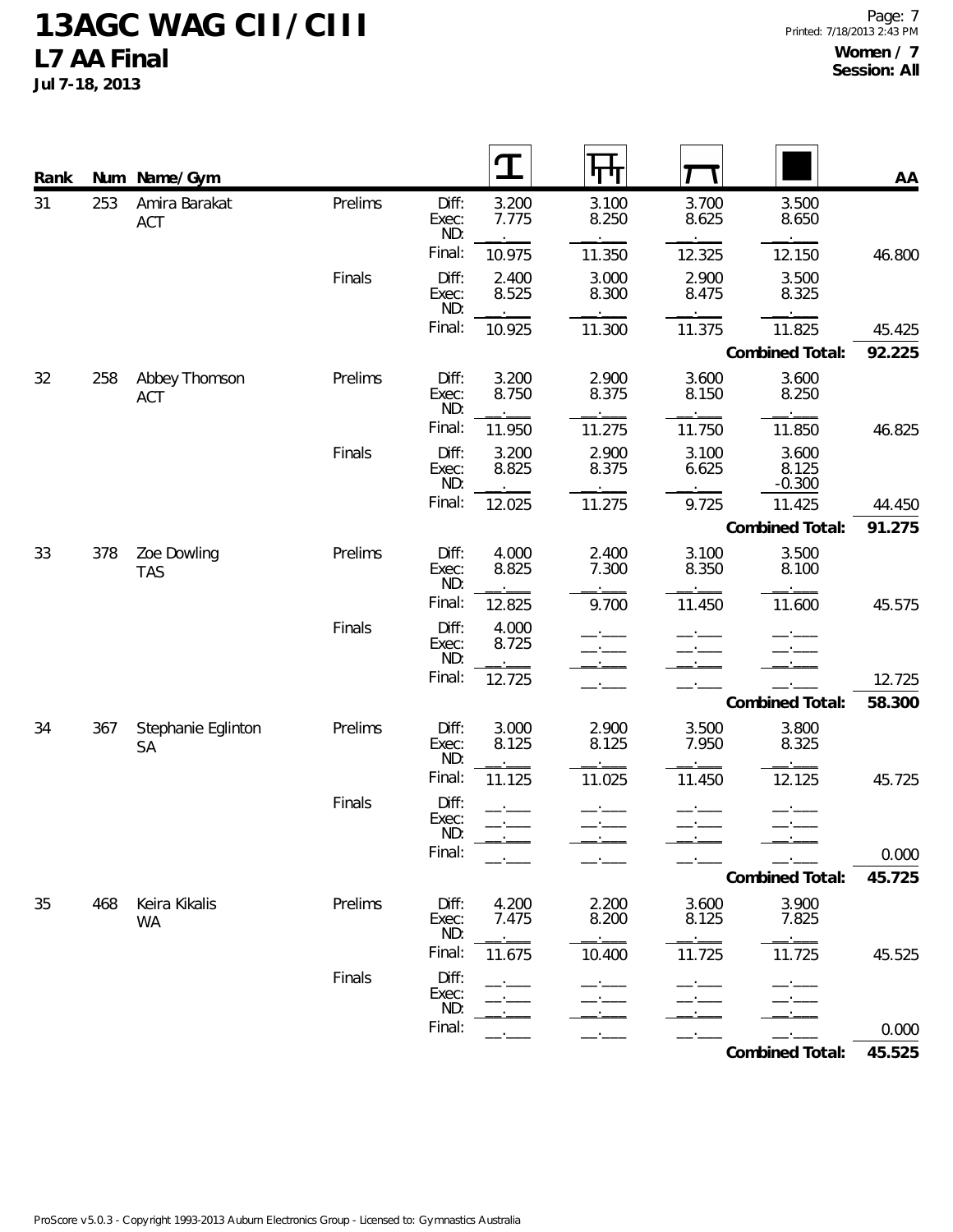**Jul 7-18, 2013**

| Rank |     | Num Name/Gym                    |         |                       |                | गा             |                |                 | AA     |
|------|-----|---------------------------------|---------|-----------------------|----------------|----------------|----------------|-----------------|--------|
| 36   | 370 | Eleanore Lindsay<br>SA          | Prelims | Diff:<br>Exec:<br>ND: | 4.000<br>8.175 | 3.300<br>8.200 | 3.300<br>6.550 | 4.000<br>7.900  |        |
|      |     |                                 |         | Final:                | 12.175         | 11.500         | 9.850          | 11.900          | 45.425 |
|      |     |                                 | Finals  | Diff:<br>Exec:<br>ND: |                |                |                |                 |        |
|      |     |                                 |         | Final:                |                |                |                |                 | 0.000  |
|      |     |                                 |         |                       |                |                |                | Combined Total: | 45.425 |
| 37   | 255 | Brianna Jones<br>ACT            | Prelims | Diff:<br>Exec:<br>ND: | 3.200<br>8.675 | 3.000<br>8.125 | 2.900<br>7.975 | 3.400<br>8.100  |        |
|      |     |                                 |         | Final:                | 11.875         | 11.125         | 10.875         | 11.500          | 45.375 |
|      |     |                                 | Finals  | Diff:<br>Exec:<br>ND: |                |                |                |                 |        |
|      |     |                                 |         | Final:                |                |                |                |                 | 0.000  |
|      |     |                                 |         |                       |                |                |                | Combined Total: | 45.375 |
| 38   | 470 | Amber Stanicic<br><b>WA</b>     | Prelims | Diff:<br>Exec:<br>ND: | 2.400<br>8.350 | 3.300<br>7.500 | 4.400<br>6.725 | 3.800<br>8.500  |        |
|      |     |                                 |         | Final:                | 10.750         | 10.800         | 11.125         | 12.300          | 44.975 |
|      |     |                                 | Finals  | Diff:<br>Exec:<br>ND: |                |                |                |                 |        |
|      |     |                                 |         | Final:                |                |                |                |                 | 0.000  |
|      |     |                                 |         |                       |                |                |                | Combined Total: | 44.975 |
| 39   | 257 | Kaitlin Phelan<br>ACT           | Prelims | Diff:<br>Exec:<br>ND: | 3.200<br>8.150 | 3.000<br>7.975 | 3.300<br>8.100 | 3.000<br>7.750  |        |
|      |     |                                 |         | Final:                | 11.350         | 10.975         | 11.400         | 10.750          | 44.475 |
|      |     |                                 | Finals  | Diff:<br>Exec:<br>ND: |                |                |                |                 |        |
|      |     |                                 |         | Final:                |                |                |                |                 | 0.000  |
|      |     |                                 |         |                       |                |                |                | Combined Total: | 44.475 |
| 40   | 380 | Ellen-jane Hickey<br><b>TAS</b> | Prelims | Diff:<br>Exec:<br>ND: | 3.000<br>8.075 | 2.200<br>8.200 | 3.300<br>7.400 | 3.300<br>7.450  |        |
|      |     |                                 |         | Final:                | 11.075         | 10.400         | 10.700         | 10.750          | 42.925 |
|      |     |                                 | Finals  | Diff:<br>Exec:<br>ND: |                |                |                |                 |        |
|      |     |                                 |         | Final:                |                |                |                |                 | 0.000  |

**Combined Total: 42.925**